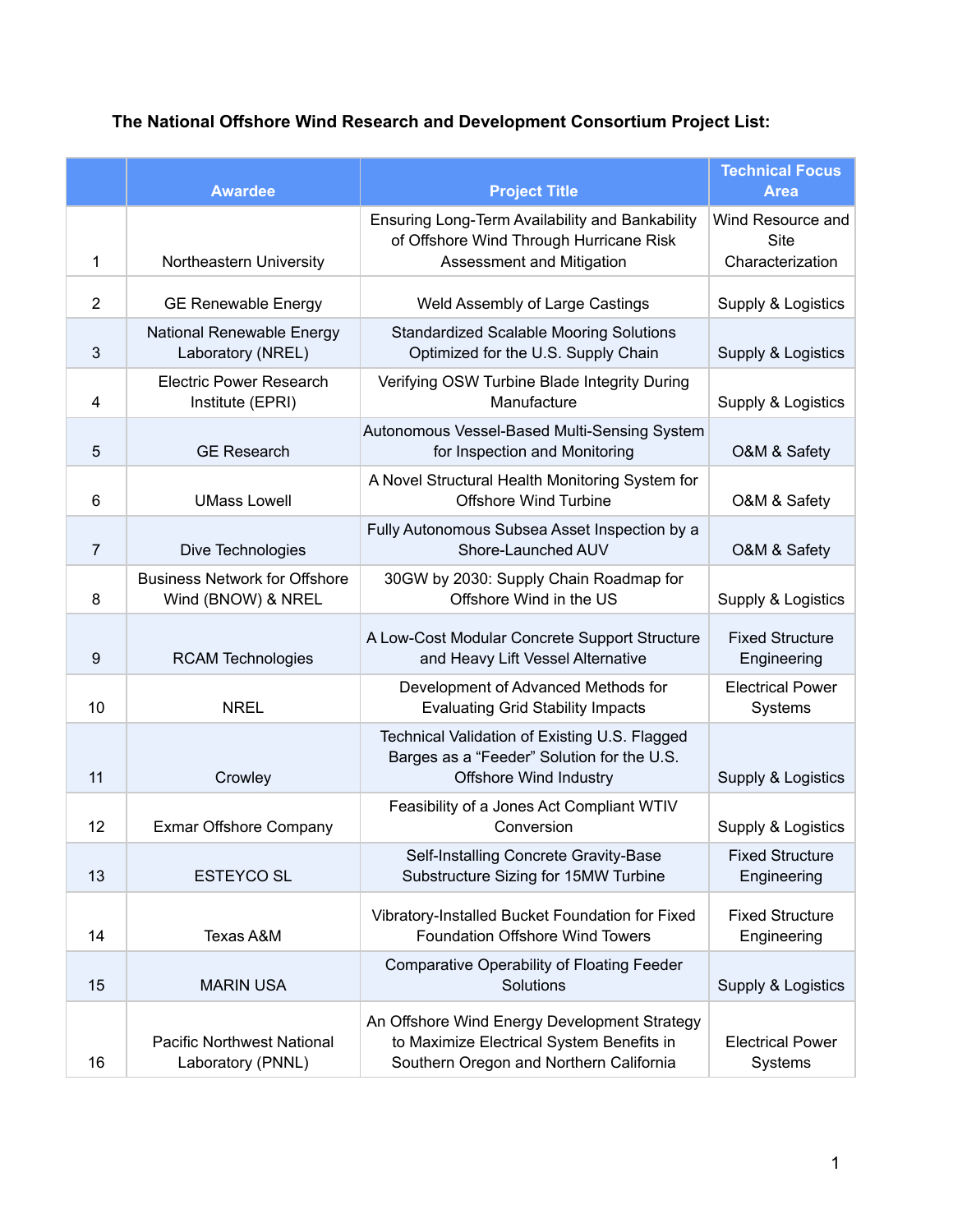| 17 | <b>GE Research</b>               | DC Collection and Transmission for Offshore<br><b>Wind Farms</b>                                                                                            | <b>Electrical Power</b><br>Systems                 |
|----|----------------------------------|-------------------------------------------------------------------------------------------------------------------------------------------------------------|----------------------------------------------------|
| 18 | <b>Tufts University</b>          | Transmission Expansion Planning Models for<br><b>Offshore Wind Energy</b>                                                                                   | <b>Electrical Power</b><br>Systems                 |
| 19 | <b>CODAR Ocean Sensors LTD</b>   | Oceanographic HF Radar Data Preservation in<br>Wind Turbine Interference Mitigation                                                                         | Environmental &<br><b>Conflicting Use</b>          |
| 20 | <b>Offshore Wind Consultants</b> | Shared Landfall and Onshore Cable<br>Infrastructure for Cable Colocation Feasibility<br>Study                                                               | <b>Electrical Power</b><br>Systems                 |
| 21 | Advisian                         | <b>Technology Development Priorities for</b><br>Scientifically Robust and Operationally<br><b>Compatible Wildlife Monitoring and Adaptive</b><br>Management | Environmental &<br><b>Conflicting Use</b>          |
| 22 | <b>Cornell University</b>        | <b>Right Wind: Resolving Protected Species</b><br>Space-Use Conflicts in Wind Energy Areas                                                                  | Environmental &<br><b>Conflicting Use</b>          |
| 23 | ThayerMahan                      | Transmission and Export Cable Fault Detection<br>and Prevention Using Synthetic Aperture Sonar                                                              | <b>Electrical Power</b><br>Systems                 |
| 24 | Keystone Tower Systems           | Tapered Spiral Welding for US Offshore Wind<br><b>Turbine Towers</b>                                                                                        | <b>Fixed Structure</b><br>Engineering              |
| 25 | <b>DEME Offshore US LLC</b>      | <b>TSPC Foundation Concept</b>                                                                                                                              | <b>Fixed Structure</b><br>Engineering              |
| 26 | PCCI, Inc.                       | Quarter Scale Testing of the Intelligent Mooring<br>System for FOWT Platforms                                                                               | <b>Floating Structure</b><br>Engineering           |
| 27 | <b>ESTEYCO</b>                   | Evolved Spar Concrete Subconstructure for<br>Floating Offshore Wind US-Based Design                                                                         | <b>Floating Structure</b><br>Engineering           |
| 28 | Deep Reach Technology            | Application of Novel Offshore Oil & Gas<br>Platforms to Large Wind Turbines                                                                                 | <b>Fixed Structure</b><br>Engineering              |
| 29 | <b>ULC Robotics</b>              | UAS to Transform Offshore Wind                                                                                                                              | O&M & Safety                                       |
| 30 | <b>GE Renewable Energy</b>       | Self-Positioning Single Blade Installation Tool                                                                                                             | O&M & Safety                                       |
| 31 | <b>NREL</b>                      | Shared Mooring Systems for Deep-Water<br><b>Floating Wind Farms</b>                                                                                         | <b>Floating Structure</b><br>Engineering           |
| 32 | Principle Power, Inc.            | Innovative Deepwater Mooring Systems for<br>Floating Wind Farms (DeepFarm)                                                                                  | <b>Floating Structure</b><br>Engineering           |
| 33 | <b>NREL</b>                      | A Validated National Offshore Wind Resource<br>Dataset with Uncertainty Quantification                                                                      | Wind Resource &<br><b>Site</b><br>Characterization |
| 34 | <b>Stony Brook University</b>    | Computational Control Co-design Approach for<br>Offshore Wind Farm Optimization                                                                             | <b>Fixed Structure</b><br>Engineering              |